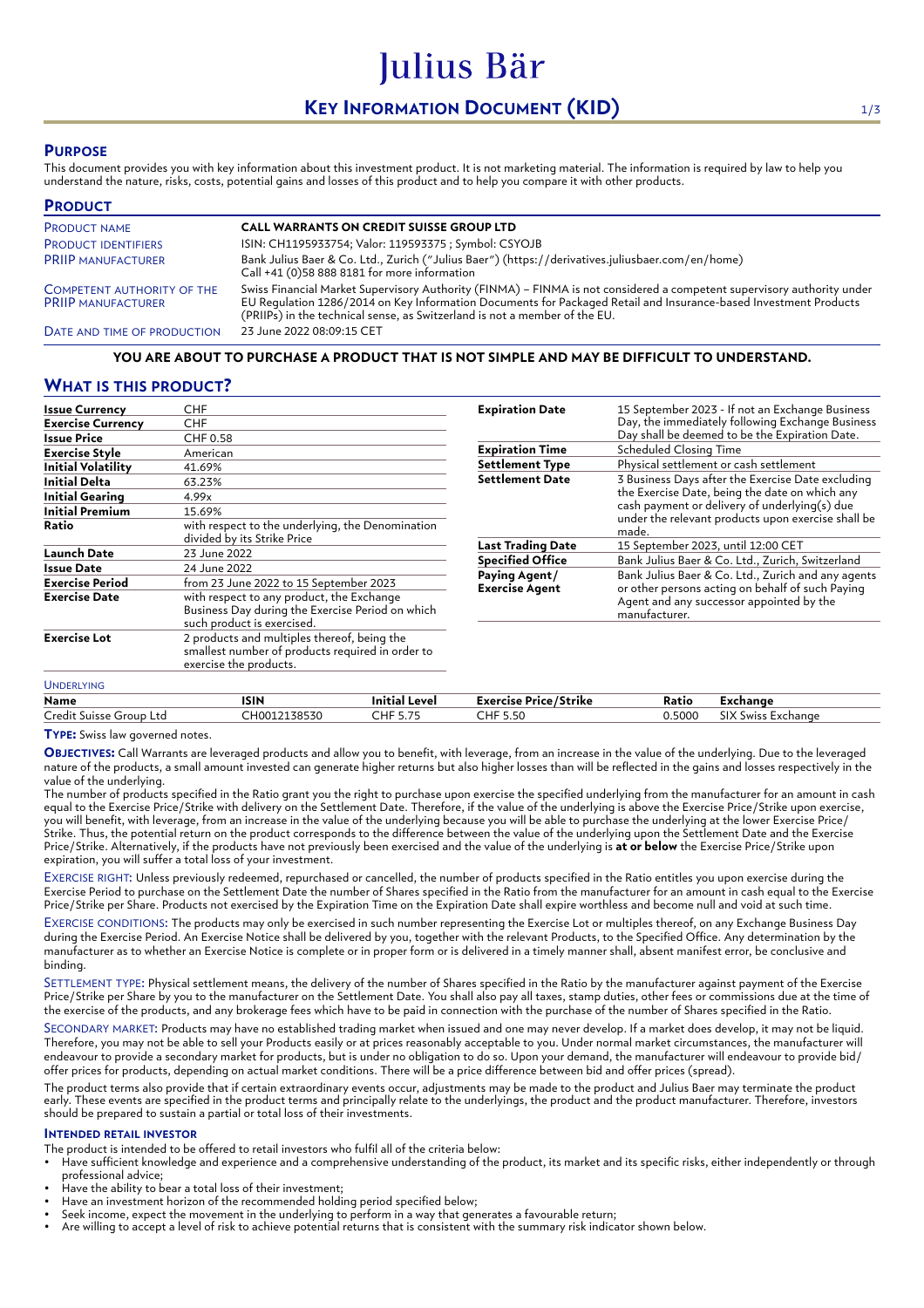# **WHAT ARE THE RISKS AND WHAT COULD I GET IN RETURN?**

#### **RISK INDICATOR**



Lower risk Higher risk

The risk indicator assumes you keep the product until maturity. The actual risk can vary significantly if you cash in at an early stage and you may get back less. You may not be able to sell your product easily or may have to sell at a price that significantly impacts on how much you get back.

The summary risk indicator is a guide to the level of risk of this product compared to other products. It shows how likely it is that the product will lose money because of movements in the markets or because Julius Baer is not able to pay you.

Julius Baer has classified this product as 7 out of 7, which is the highest risk class. This rates the potential losses from future performance at a very high level, and poor market conditions are very unlikely to impact Julius Baer's capacity to pay you.

#### **Be aware of currency risk. If the currency of your account is different to that of this product, you will be exposed to currency risk, so the final return you will get depends on the exchange rate between the two currencies. This risk is not considered in the indicator shown above.**

In the event of physical delivery of the underlying on termination of the product, you may incur a loss if the value of the underlying decreases between termination of the product and the date when it is credited to your securities account.

This product does not include any protection from future market performance, so you could lose some or all of your investment.

If Julius Baer is not able to pay you what is owed, you could lose your entire investment.

#### **PERFORMANCE SCENARIOS**

**Market developments in the future cannot be accurately predicted. The scenarios shown are only an indication of some of the possible outcomes based on recent returns. Actual returns could be lower.**

| Investment: CHF 10,000    |                                     | 1 Year          | 15 September 2023<br>(Recommended holding period) |
|---------------------------|-------------------------------------|-----------------|---------------------------------------------------|
| <b>Stress scenario</b>    | What you might get back after costs | <b>CHF 0.00</b> | <b>CHF 0.00</b>                                   |
|                           | Average return each year            | $-100.00\%$     | $-99.99\%$                                        |
| Unfavorable scenario      | What you might get back after costs | <b>CHF 0.00</b> | <b>CHF 0.00</b>                                   |
|                           | Average return each year            | $-100.00\%$     | $-99.99\%$                                        |
| Moderate scenario         | What you might get back after costs | CHF 290.91      | <b>CHF 0.00</b>                                   |
|                           | Average return each year            | -97.09%         | $-99.99\%$                                        |
| <b>Favorable scenario</b> | What you might get back after costs | CHF 36,863.48   | CHF 28,667.98                                     |
|                           | Average return each year            | 268.63%         | 132.67%                                           |

This table shows the money you could get back during the lifetime of this product under different scenarios, assuming that you invest CHF 10,000. The scenarios shown illustrate how your investment could perform. You can compare them with the scenarios of other products.

The scenarios presented are an estimate of future performance based on evidence from the past on how the value of this investment varies, and are not an exact indicator. What you get will vary depending on how the market performs and how long you keep the product. The stress scenario shows what you might get back in extreme market circumstances, and it does not take into account the situation where Julius Baer may not be able to pay you.

This product cannot be easily cashed in. This means it is difficult to estimate how much you would get back if you cash in before maturity. You will either be unable to cash in early or you will have to pay high costs or make a large loss if you do so.

The figures shown include all the costs of the product itself, but may not include all the costs that you pay to your advisor or distributor. The figures do not take into account your personal tax situation, which may also affect how much you get back.

# **WHAT HAPPENS IF JULIUS BAER IS UNABLE TO PAY OUT?**

You are exposed to the risk that Julius Baer might be unable to meet its obligations in connection with the product for instance in the event of bankruptcy or an official directive for resolution action. This may materially adversely affect the value of the product and could lead to you losing some or all of your investment in the product. The product is not a deposit and as such is not covered by any deposit protection scheme.

# **WHAT ARE THE COSTS?**

The Reduction in Yield (RIY) shows what impact the total costs you pay will have on the investment return you might get. The total costs take into account one-off, ongoing and incidental costs.

The amounts shown here are the cumulative costs of the product itself, for the indicated holding period(s). They include potential early exit penalties. The figures assume you invest CHF 10,000. The figures are estimates and may change in the future.

| <b>COST OVER TIME</b>           |                                     |                                                             |  |
|---------------------------------|-------------------------------------|-------------------------------------------------------------|--|
| Investment: CHF 10,000          | If you cash in at the end of 1 Year | If you cash in at the end of the recommended holding period |  |
| Total costs                     | CHF 0.02                            | CHF 0.00                                                    |  |
| Impact on return (RIY) per year | 0.00%                               | $0.00\%$                                                    |  |

The reduction in yield shown in the above table is annualised, which means it may not be comparable to the reduction in yield values shown in other key information documents.

The costs shown in the table above represent how much the expected costs of the product would affect your return, assuming the product performs in line with the moderate performance scenario.

The person selling you or advising you about this product may charge you other costs. If so, this person will provide you with information about these costs, and show you the impact that all costs will have on your investment over time.

#### **COMPOSITION OF COSTS** The table below shows:

• The impact of the different types of costs on the investment return you might get at the end of the recommended holding period.

The meaning of the different cost categories.

**The table shows the impact on return per year.**

| One-off costs    | Entry costs         | 0.00% | The impact of the costs already included in the price.              |
|------------------|---------------------|-------|---------------------------------------------------------------------|
|                  | Exit costs          | 0.00% | The impact of the costs of exiting your investment when it matures. |
| Ongoing costs    | Transaction costs   |       | N/A                                                                 |
|                  | Other ongoing costs |       | N/A                                                                 |
| Incidental costs | Performance fee     |       | N/A                                                                 |